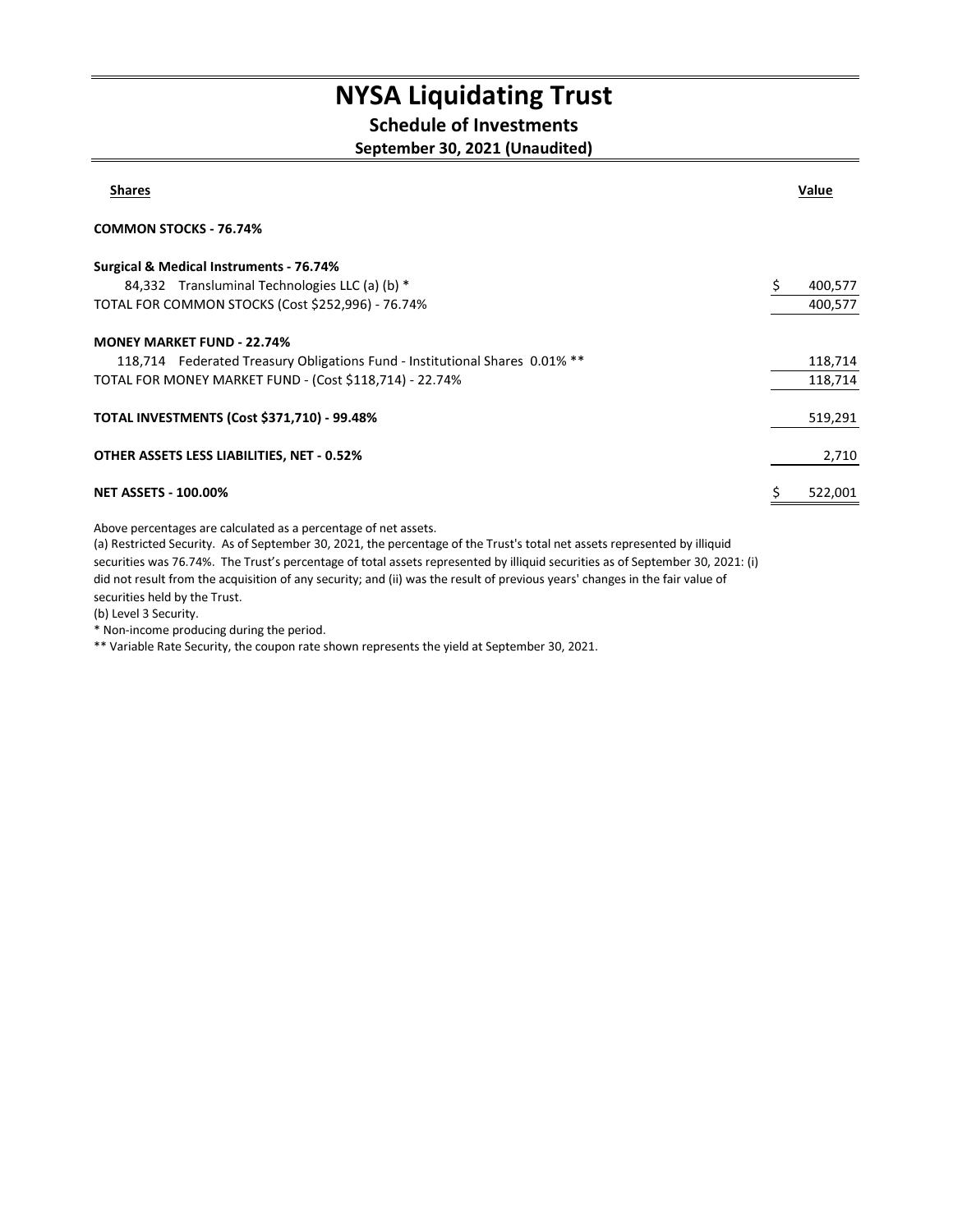# NYSA Liquidating Trust

#### Statement of Assets and Liabilities

September 30, 2021 (Unaudited)

| Assets:                                              |               |
|------------------------------------------------------|---------------|
| Investments in Securities, at Value (Cost \$371,710) | \$<br>519,291 |
| <b>Prepaid Expenses</b>                              | 20,673        |
| <b>Total Assets</b>                                  | 539,964       |
| Liabilities:                                         |               |
| Payables:                                            |               |
| <b>Trustee Fees</b>                                  | 408           |
| Service Fees                                         | 852           |
| <b>Other Accrued Expenses</b>                        | 16,703        |
| <b>Total Liabilities</b>                             | 17,963        |
| <b>Net Assets</b>                                    | \$<br>522,001 |
| Net Assets Consist of:                               |               |
| Paid In Capital                                      | \$<br>374,420 |
| Distributable Earnings/(Deficit)                     | 147,581       |
| Net Assets, for 344,956 Shares Outstanding           | \$<br>522,001 |
|                                                      |               |
| Net Asset Value and Redemption Price Per Share       | \$<br>1.51    |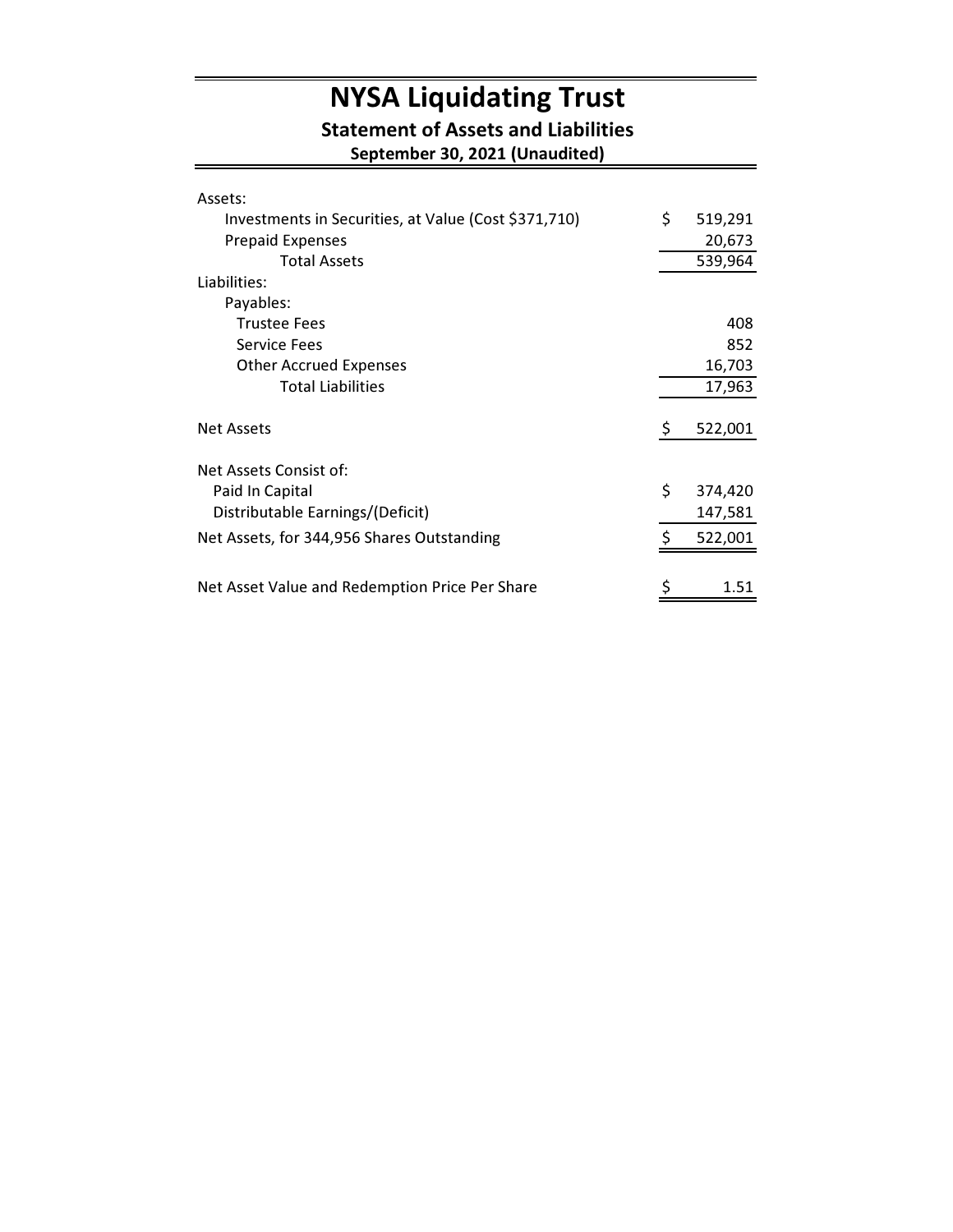## **NYSA Liquidating Trust**

**Statement of Operations**

**For the six months ended September 30, 2021 (Unaudited)**

| Investment Income                                    | \$<br>9  |
|------------------------------------------------------|----------|
| Expenses:                                            |          |
| Audit Expense                                        | 12,908   |
| <b>Insurance Expense</b>                             | 8,011    |
| <b>Transfer Agent Expense</b>                        | 5,402    |
| Legal Expense                                        | 1,019    |
| <b>Custodial Fees</b>                                | 917      |
| <b>Tax Filing Expense</b>                            | 856      |
| <b>Trustee Expense</b>                               | 552      |
| Regulatory Fee Expense                               | 255      |
| <b>Printing and Mailing Expense</b>                  | 238      |
| <b>Closing Fee Expense</b>                           | 169      |
| <b>Other Expenses</b>                                | 1,698    |
| <b>Total Expenses</b>                                | 32,025   |
| Net Investment Loss                                  | (32,016) |
| Realized and Unrealized Gain (Loss) on Investments:  |          |
| <b>Realized Gain on Investments</b>                  |          |
| Net Change in Unrealized Appreciation on Investments |          |
| Realized and Unrealized Gain on Investments          |          |
| Net Decrease in Net Assets Resulting from Operations | (32,016) |